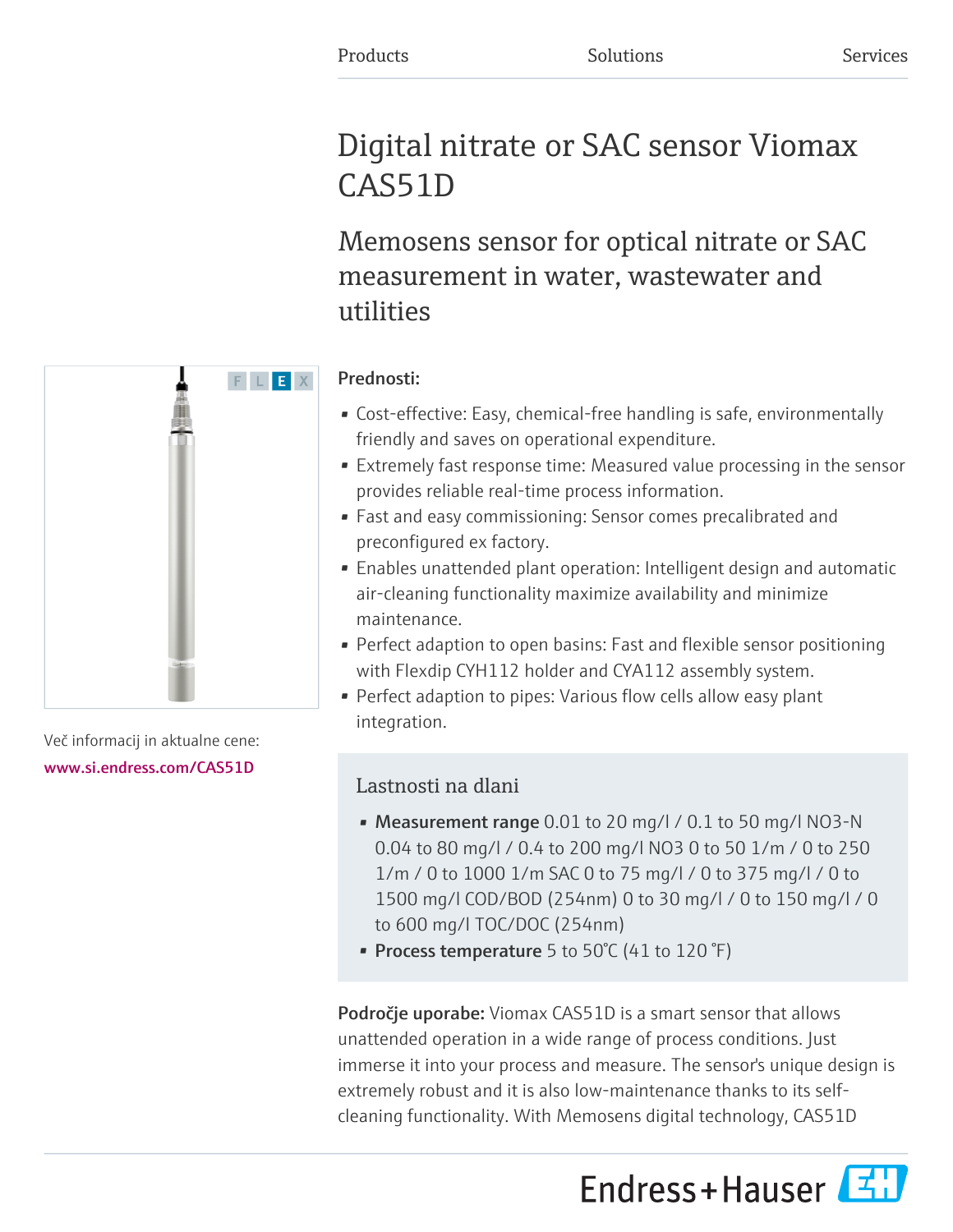combines maximum process and data integrity with simple operation. It enables lab calibration and simplifies predictive maintenance.

### Lastnosti in specifikacije

### Analyser Merilni princip

UV photometric

### Characteristic

Insitu (immersion in process), extractive with sample and flow cell Optical photometric sensor for nitrate and SAC

### Size

388 / 394 mm x 40 mm, depends on version

### Design

40 mm sensor, stainless steel 316L

### Process temperature

5 to 50°C (41 to 120 °F)

### Ambient temperature

 $-20$  to 60 °C ( $-4$  to 140 °F)

### Specials

G1, NPT3/4 IP68 (1m/3,3ft) water column with 1N KCl during 60d ays

### Application

Drinking water, biological waste wate process, WWTP effluent Monitoring of surface water

### Measurement range

0.01 to 20 mg/l / 0.1 to 50 mg/l NO3-N 0.04 to 80 mg/l / 0.4 to 200 mg/l NO3 0 to 50 1/m / 0 to 250 1/m / 0 to 1000 1/m SAC 0 to 75 mg/l / 0 to 375 mg/l / 0 to 1500 mg/l COD/BOD (254nm) 0 to 30 mg/l / 0 to 150 mg/l / 0 to 600 mg/l TOC/DOC (254nm)